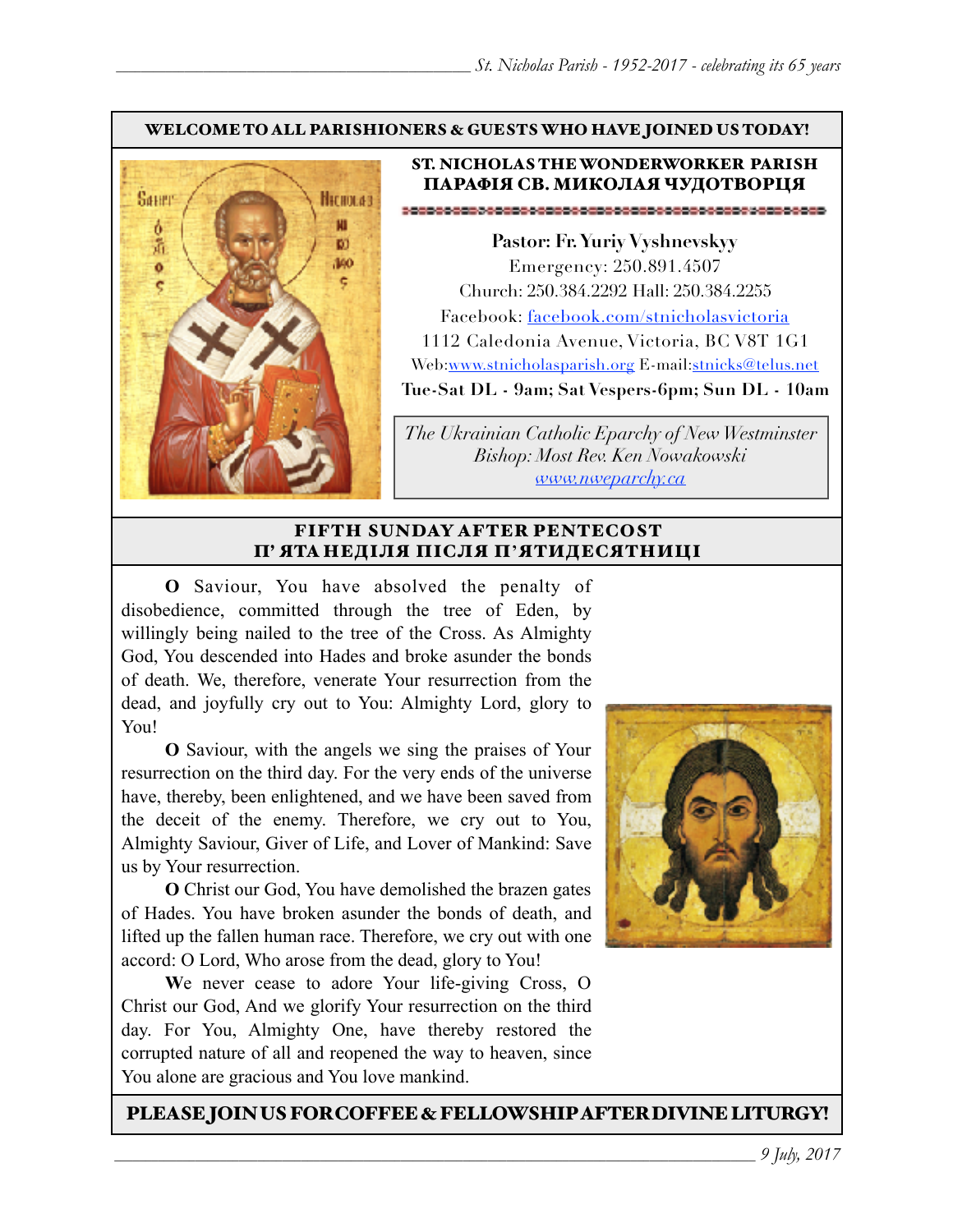| <b>SUNDAY HYMNS</b>                                                                                                                                                                                                                                                                                                                                                                                                                                                                                                                                                                        |                                                 |                                                                 |                                                             |                          |                    |  |
|--------------------------------------------------------------------------------------------------------------------------------------------------------------------------------------------------------------------------------------------------------------------------------------------------------------------------------------------------------------------------------------------------------------------------------------------------------------------------------------------------------------------------------------------------------------------------------------------|-------------------------------------------------|-----------------------------------------------------------------|-------------------------------------------------------------|--------------------------|--------------------|--|
| <b>OPENING HYMN</b>                                                                                                                                                                                                                                                                                                                                                                                                                                                                                                                                                                        |                                                 | В Страсі і Покорі / We Are Gathered Here to Worship pg. 234-235 |                                                             |                          |                    |  |
| <b>COMMUNION HYMN</b>                                                                                                                                                                                                                                                                                                                                                                                                                                                                                                                                                                      |                                                 | Назарету Любий Світу / In Our Midst pg. 252-253                 |                                                             |                          |                    |  |
| <b>CLOSING HYMN</b>                                                                                                                                                                                                                                                                                                                                                                                                                                                                                                                                                                        |                                                 | Боже Великий, Єдиний рg. 264                                    |                                                             |                          |                    |  |
| Please join us today in singing our Sunday hymns!                                                                                                                                                                                                                                                                                                                                                                                                                                                                                                                                          |                                                 |                                                                 |                                                             |                          |                    |  |
| <b>SUNDAY &amp; DAILY SCHEDULE</b>                                                                                                                                                                                                                                                                                                                                                                                                                                                                                                                                                         |                                                 |                                                                 |                                                             |                          |                    |  |
| SUNDAY, July 9                                                                                                                                                                                                                                                                                                                                                                                                                                                                                                                                                                             |                                                 | Divine Liturgy - for the Parishioners of St Nicholas Parish     |                                                             | 10:00 AM                 |                    |  |
| MONDAY, July 10                                                                                                                                                                                                                                                                                                                                                                                                                                                                                                                                                                            |                                                 | <b>NO SERVICES</b>                                              |                                                             |                          |                    |  |
| TUESDAY, July 11                                                                                                                                                                                                                                                                                                                                                                                                                                                                                                                                                                           |                                                 | Divine Liturgy of St. John Chrysostom                           |                                                             |                          | 9:00 AM            |  |
| WEDNESDAY, July 12                                                                                                                                                                                                                                                                                                                                                                                                                                                                                                                                                                         |                                                 |                                                                 | Divine Liturgy of St. John Chrysostom                       |                          | 9:00 AM            |  |
| THURSDAY, July 13                                                                                                                                                                                                                                                                                                                                                                                                                                                                                                                                                                          |                                                 |                                                                 | Divine Liturgy of St. John Chrysostom                       |                          | 9:00 AM            |  |
| FRIDAY, July 14                                                                                                                                                                                                                                                                                                                                                                                                                                                                                                                                                                            |                                                 | Divine Liturgy of St. John Chrysostom                           |                                                             |                          | 9:00 AM            |  |
| SATURDAY, July 15                                                                                                                                                                                                                                                                                                                                                                                                                                                                                                                                                                          |                                                 | Divine Liturgy of St. John Chrysostom<br>Vespers                |                                                             |                          | 9:00 AM<br>6:00 PM |  |
| SUNDAY, July 16                                                                                                                                                                                                                                                                                                                                                                                                                                                                                                                                                                            |                                                 |                                                                 | Divine Liturgy - for the Parishioners of St Nicholas Parish |                          | 10:00 AM           |  |
| Please Note: to request a Divine Liturgy for a special intention, please see Fr. Yuriy to arrange for it!                                                                                                                                                                                                                                                                                                                                                                                                                                                                                  |                                                 |                                                                 |                                                             |                          |                    |  |
| <b>SUNDAY EPISTLE READERS</b>                                                                                                                                                                                                                                                                                                                                                                                                                                                                                                                                                              |                                                 |                                                                 |                                                             |                          |                    |  |
| <b>DATE</b>                                                                                                                                                                                                                                                                                                                                                                                                                                                                                                                                                                                | <b>READING</b>                                  | <b>UKRAINIAN</b><br><b>ENGLISH</b>                              |                                                             |                          |                    |  |
| SUNDAY, July 9                                                                                                                                                                                                                                                                                                                                                                                                                                                                                                                                                                             | Rm. 10: 1-10                                    | Andrij Pelekhatyi                                               |                                                             | Darryl Huculak           |                    |  |
| SUNDAY, July 16                                                                                                                                                                                                                                                                                                                                                                                                                                                                                                                                                                            | Rm. 12: 6-14                                    | Liliia Palyvoda                                                 |                                                             | Graciela Spaciuk-Schwarz |                    |  |
| SUNDAY, July 23                                                                                                                                                                                                                                                                                                                                                                                                                                                                                                                                                                            | Rm. 15: 1-7                                     | Motria Koropecky                                                |                                                             | William Vanderven        |                    |  |
| SUNDAY, July 30                                                                                                                                                                                                                                                                                                                                                                                                                                                                                                                                                                            | 1 Cor. 1:10-18                                  | Yuliya Pelekhata                                                |                                                             | Marian Chalifoux         |                    |  |
| Thank you, Epistle readers, for your service in proclaiming God's Word!                                                                                                                                                                                                                                                                                                                                                                                                                                                                                                                    |                                                 |                                                                 |                                                             |                          |                    |  |
| PARISH COUNCIL EXECUTIVE                                                                                                                                                                                                                                                                                                                                                                                                                                                                                                                                                                   |                                                 |                                                                 | <b>PASTORAL MINISTRY &amp; HOLY MYSTERIES</b>               |                          |                    |  |
| CHAIRPERSONAlec Rossa - 250.472.3374<br>SECRETARYCindy Lazaruk - 778.677.9072<br>BAPTISMSby appointment<br>TREASURERWilliam Vanderven - 250.478.1458<br>MARRIAGESsix months notice should<br>FINANCIAL SECRETARYDavid Newberry - 250.598.8197<br>be given to the parish priest, and he should be<br>FUNDRAISING/HALL RENTALRobert Herchak - 250.386.7872<br>contacted before any other arrangements are made<br>MAINTENANCEMurray Chapman - 250.658.4769<br>FUNERALSby appointment<br>LITURGICAL COMMITTEEMotria Koropecky - 250.658.3051<br>MEMBER AT LARGELiliia Palyvoda - 250.857.1683 |                                                 |                                                                 |                                                             |                          |                    |  |
|                                                                                                                                                                                                                                                                                                                                                                                                                                                                                                                                                                                            | VIBRANT PARISHDarlene DeMerchant - 250.727.3837 |                                                                 |                                                             |                          |                    |  |
| Bequests & Wills: Leaving a bequeath is a process of giving a donation through your will. It is                                                                                                                                                                                                                                                                                                                                                                                                                                                                                            |                                                 |                                                                 |                                                             |                          |                    |  |

simply a distribution from your estate to a charitable organization through your last will and testament. It can be as small or as large a donation as you wish. It is important that you talk to your lawyer about the process. In your kindness please remember St Nicholas the Wonderworker Ukrainian Catholic Church in your bequeath and will. If anyone wishes to make such a bequeath in their will, the following clause may be included or added to a will: "I give, devise, and bequeath to St Nicholas the Wonderworker Ukrainian Catholic Parish - 1112 Caledonia Avenue, Victoria BC, V8T 1G1, the sum of \$  $\qquad \qquad$  (or  $\qquad \qquad$  % of my estate), to be used for the benefit of the parish and it's pastoral activities."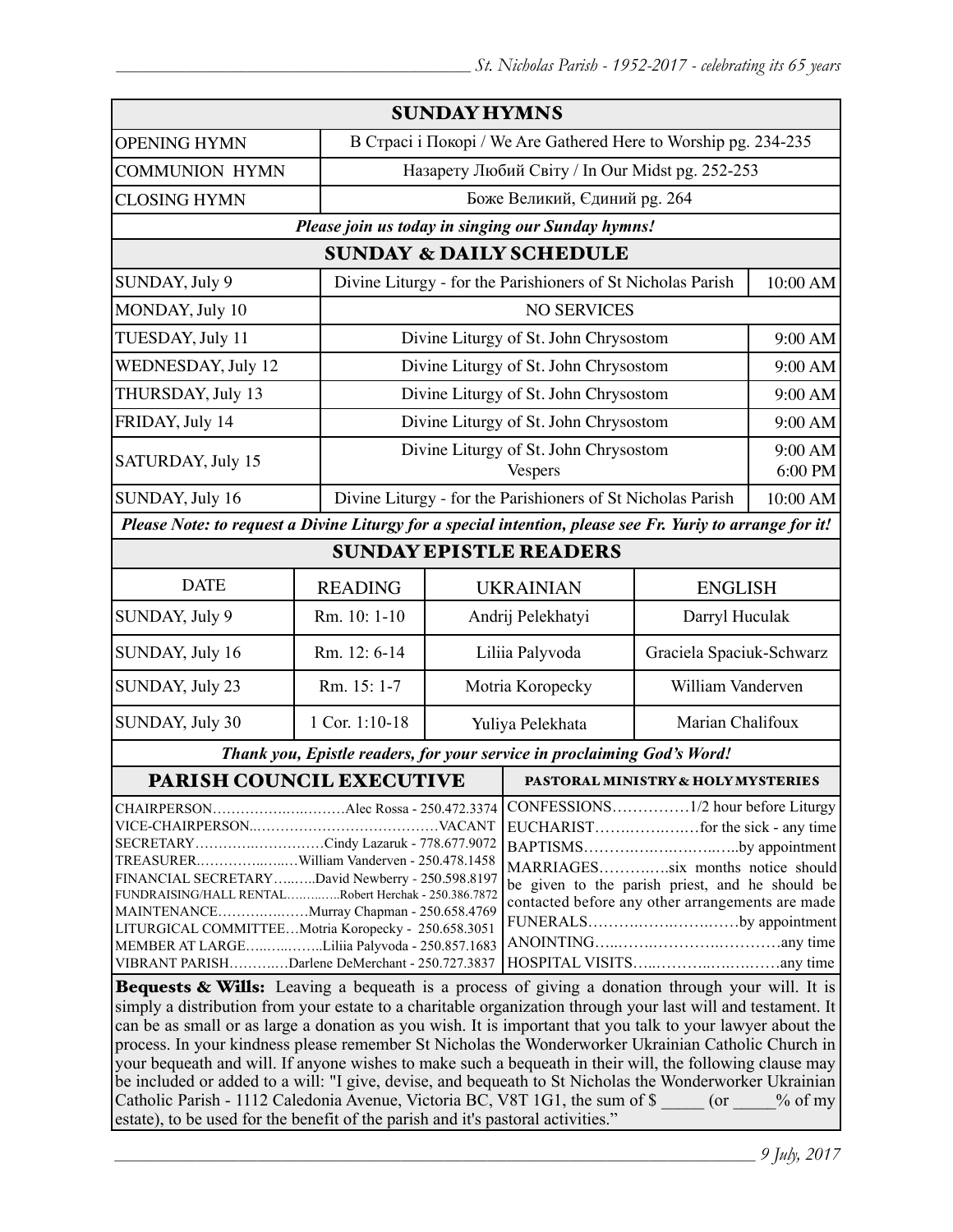## **Vibrant Parish Prayer**

**O** God, Creator of Heaven and Earth! Because of your indescribable love for us, you sent your Only-Begotten Son, Our Lord and Saviour, Jesus Christ - The Way, The Truth, and The Life and our Salvation. In His name, we turn to You. Strengthen our hearts and minds in Christian love and in unity of purpose as we strive to build a Vibrant Parish. Give us the grace to model our lives according to the Word of God. Instill in us the desire to pray and to celebrate the Holy Mysteries as one Christian Family in our Parish Community. Inspire us to follow Your great command to be a servant to the less fortunate among us! Grant this, O Lord, through the mercies and love for mankind of Your Only-Begotten Son with whom You are blessed, together with Your All-Holy, Good and Life-Giving Spirit, now and forever and ever. Amen!



## **The Vibrant Parish**

**A Place To Encounter The Living Christ** Through the word, the Holy Mysteries & Prayer, Serving One's Neighbor, Leadership Fostering & Serving Unity and Missionary Spirit (His Beatitude Sviatoslav)



## **Молитва Живої Парафії**

**Г**осподи Ісусе Христе, Пастирю Добрий, як колись Ти пригорнув заблуканих овечок, щоб вони пізнали Твій голос і були Твоїм стадом, так і сьогодні глянь ласкаво з небесних висот на нашу парафію та зішли на неї Твого Святого Духа, щоб вона була місцем пізнання радості Доброї Новини. Скріплюй нас Твоєю присутністю та єднай нас кожночасно в молитві. Даруй нам духа служіння ближньому, щоб у нашій парафії кожний міг зустріти Тебе, милостивого Бога. Благослови наш духовний провід Твоєю мудрістю і дай, щоб ніхто з нас не шкодував ні часу, ні талантів, ні матеріальних дібр для розбудови Твого царства. Єднай нас у мирі та злагоді, щоб ми були Твоєю спільнотою любові. Всели в нас місійного духа, щоб ми стали тим світилом євангельського слова, молитви і добрих діл, що кличе кожного до участі в Божественному житті, щоб славилося, Спасе, Твоє Ім'я з безначальним Твоїм Отцем та пресвятим, благим і животворящим Твоїм Духом нині, і повсякчас, і на віки віків. Амінь.

# DIVINE LITURGY PROPERS

*The Divine Liturgy - An Anthology for Worship: Liturgy - pg. 388-461; propers - pg. 341* 

**Troparion, Tone 4:** When the disciples of the Lord learned from the angel\* the glorious news of the resurrection\* and cast off the ancestral condemnation,\* they proudly told the apostles:\* "Death has been plundered!\* Christ our God is risen,\* granting to the world great mercy."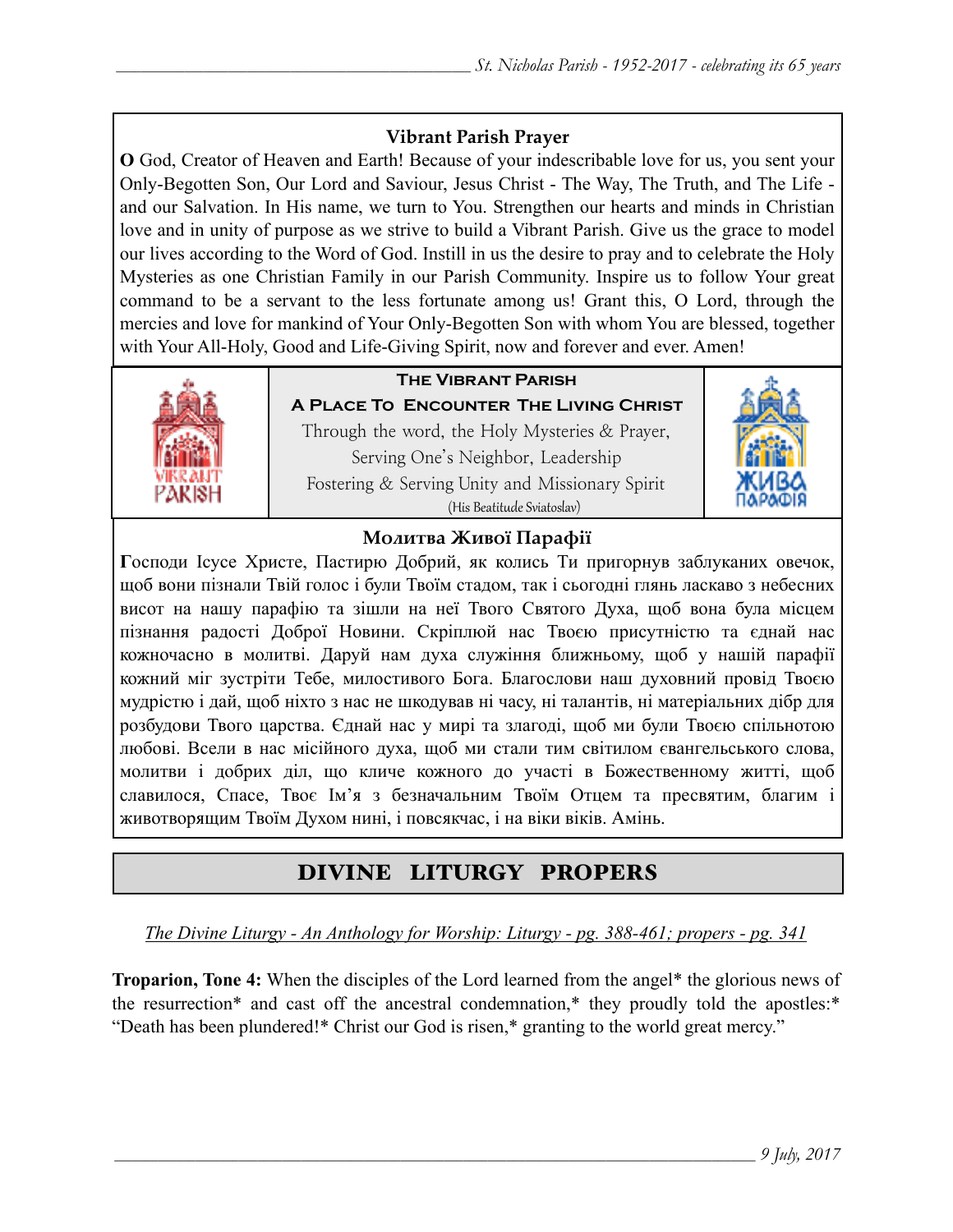**Glory: Kontakion, Tone 4:** My Saviour and Deliverer from the grave\* as God raised out of bondage the children of the earth\* and shattered the gates of Hades;\* and as Master, He rose on the third day.

**Now: Theotokion, Tone 4:** By your birth, O immaculate one,\* Joachim and Anna were freed from the reproach of childlessness,\* and Adam and Eve\* from the corruption of death.\* And your people, redeemed from the guilt of their sins,\* celebrate as they cry out to you:\* "The barren one gives birth to the Mother of God\* and nourisher of our life."

**Prokeimenon, Tone 4:** How great are Your works, O Lord\* You have made all things in wisdom. *Verse:* Bless the Lord, O my soul: O Lord my God, You are exceedingly great.

**Epistle - Romans 10:1-10 - A reading from the letter of St. Paul to the Romans:** Brothers and Sisters, my heart's desire and prayer to God on their behalf is for salvation. I testify with regard to them that they have zeal for God, but it is not discerning. For, in their unawareness of the righteousness that comes from God and their attempt to establish their own (righteousness), they did not submit to the righteousness of God. For Christ is the end of the law for the justification of everyone who has faith. Moses writes about the righteousness that comes from (the) law, "The one who does these things will live by them." But the righteousness that comes from faith says, "Do not say in your heart, 'Who will go up into heaven?' (that is, to bring Christ down) or 'Who will go down into the abyss?' (that is, to bring Christ up from the dead)." But what does it say? "The word is near you, in your mouth and in your heart" (that is, the word of faith that we preach), for, if you confess with your mouth that Jesus is Lord and believe in your heart that God raised him from the dead, you will be saved. For one believes with the heart and so is justified, and one confesses with the mouth and so is saved.

**Alleluia, Tone 4:** *Verse:* Poise yourself and advance in triumph and reign in the cause of truth, and meekness, and justice. *Verse:* You have loved justice and hated iniquity.

**Gospel - Matthew 8:28-9:1 -** At that time Jesus came to the other side, to the territory of the Gadarenes, two demoniacs who were coming from the tombs met him. They were so savage that no one could travel by that road. They cried out, "What have you to do with us, Son of God? Have you come here to torment us before the appointed time?" Some distance away a herd of many swine was feeding. The demons pleaded with him, "If you drive us out, send us into the herd of swine." And he said to them, "Go then!" They came out and entered the swine, and the whole herd rushed down the steep bank into the sea where they drowned. The swineherds ran away, and when they came to the town they reported everything, including what had happened to the demoniacs. Thereupon the whole town came out to meet Jesus, and when they saw him they begged him to leave their district. He entered a boat, made the crossing, and came into his own town.

**Communion Hymn:** Praise the Lord from the heavens;\* praise Him in the highest.\* Alleluia, alleluia,\* alleluia!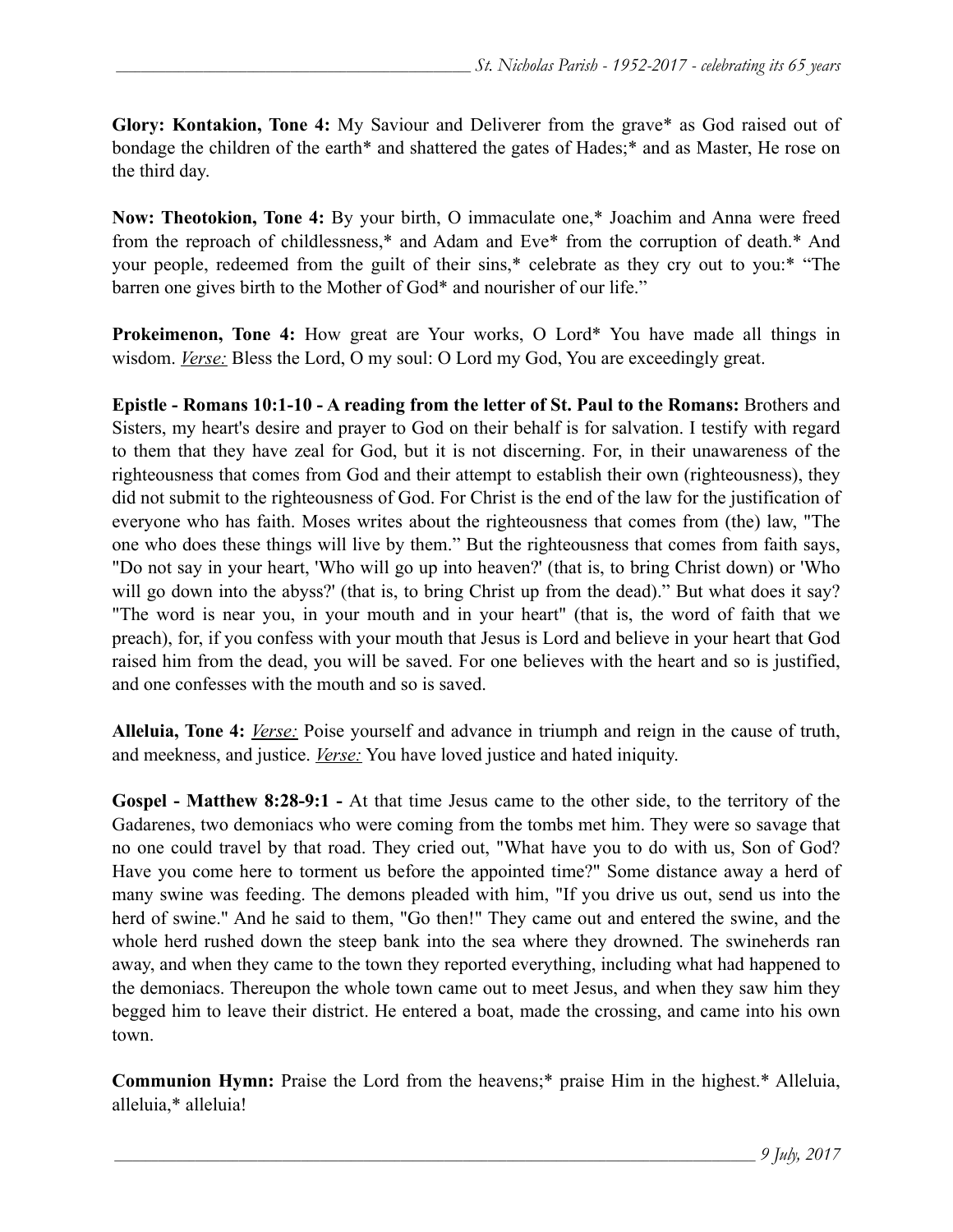#### $\langle$

**Тропар, глас 4:** Світлу про воскресіння розповідь від ангела почувши\* і від прадідного засуду звільнившись,\* Господні учениці, радіючи, казали апостолам:\* Здолано смерть, воскрес Христос Бог,\* що дає світові велику милість.

**Слава: Кондак, глас 4:** Спас і мій визволитель,\* як Бог, із гробу воскресив землян від узів\* і розбив брами адові\* та воскрес на третій день, як Владика.

**І нині: Богородичний, глас 4:** Йоаким і Анна народженням Твоїм, Пречиста, з неслави бездітности,\* Адам же і Єва від тління смерти, визволилися.\* Звільнений від вини за гріхи, Твій народ святкує, взиваючи: Неплідна народжує Богородицю і кормительку Життя нашого.

**Прокімен, глас 4:** Які величні діла Твої, Господи! Все премудрістю сотворив Ти. *Стих:* Благослови, душе моя, Господа! Господи, Боже мій, Ти вельми великий.

**Апостол - 10:1-10 - До Римлян послання Св. Ап. Павла читання:** Браття і сестри, бажання мого серця й молитва до Бога за Ізраїля на спасіння. Бо я свідчу їм, що вони мають ревність про Бога, але не за розумом. Вони бо, не розуміючи праведности Божої, і силкуючись поставити власну праведність, не покорились праведності Божій. Бо кінець Закону Христос на праведність кожному, хто вірує. Мойсей бо пише про праведність, що від Закону, що людина, яка його виконує, буде ним жити. А про праведність, що від віри, говорить так: Не кажи в своїм серці: Хто вийде на небо? цебто звести додолу Христа, або: Хто зійде в безодню? цебто вивести з мертвих Христа. Але що каже ще? Близько тебе слово, в устах твоїх і в серці твоїм, цебто слово віри, що його проповідуємо. Бо коли ти устами своїми визнаватимеш Ісуса за Господа, і будеш вірувати в своїм серці, що Бог воскресив Його з мертвих, то спасешся, бо серцем віруємо для праведности, а устами ісповідуємо для спасіння.

**Алилуя, глас 4:** *Стих:* Натягни лук і наступай, і пануй істини ради, лагідности і справедливости. *Стих:* Ти полюбив правду і зненавидів беззаконня.

**Євангеліє - Матея 8:28-9:1 -** У той час, коли Ісус прибув на той бік, у край гадаринський, зустріли його два біснуваті, що вийшли з гробниць, але такі люті, що ніхто не міг перейти тією дорогою. І почали кричати: "Що нам і тобі, Сину Божий? Прийшов єси сюди, щоб нас мучити перед часом?" Оподаль же від них паслося велике стадо свиней. Біси попросили його: "Як ти нас виганяєш, пошли нас в оте стадо свиней." "Ідіть" - сказав їм. І вийшли з них, і ввійшли у свиней. Тоді то все стадо кинулося з кручі в море й утопилося в хвилях. А пастухи повтікали й, прибігши в місто, все розповіли, а й про біснуватих. Тоді все місто вийшло Ісусові назустріч і, побачивши його, попросили, щоб відійшов з їхніх околиць. Сівши у човен, він переплив назад і прибув у своє місто.

**Причасний:** Хваліте Господа з небес, хваліте Його на висотах. Алилуя, алилуя, алилуя!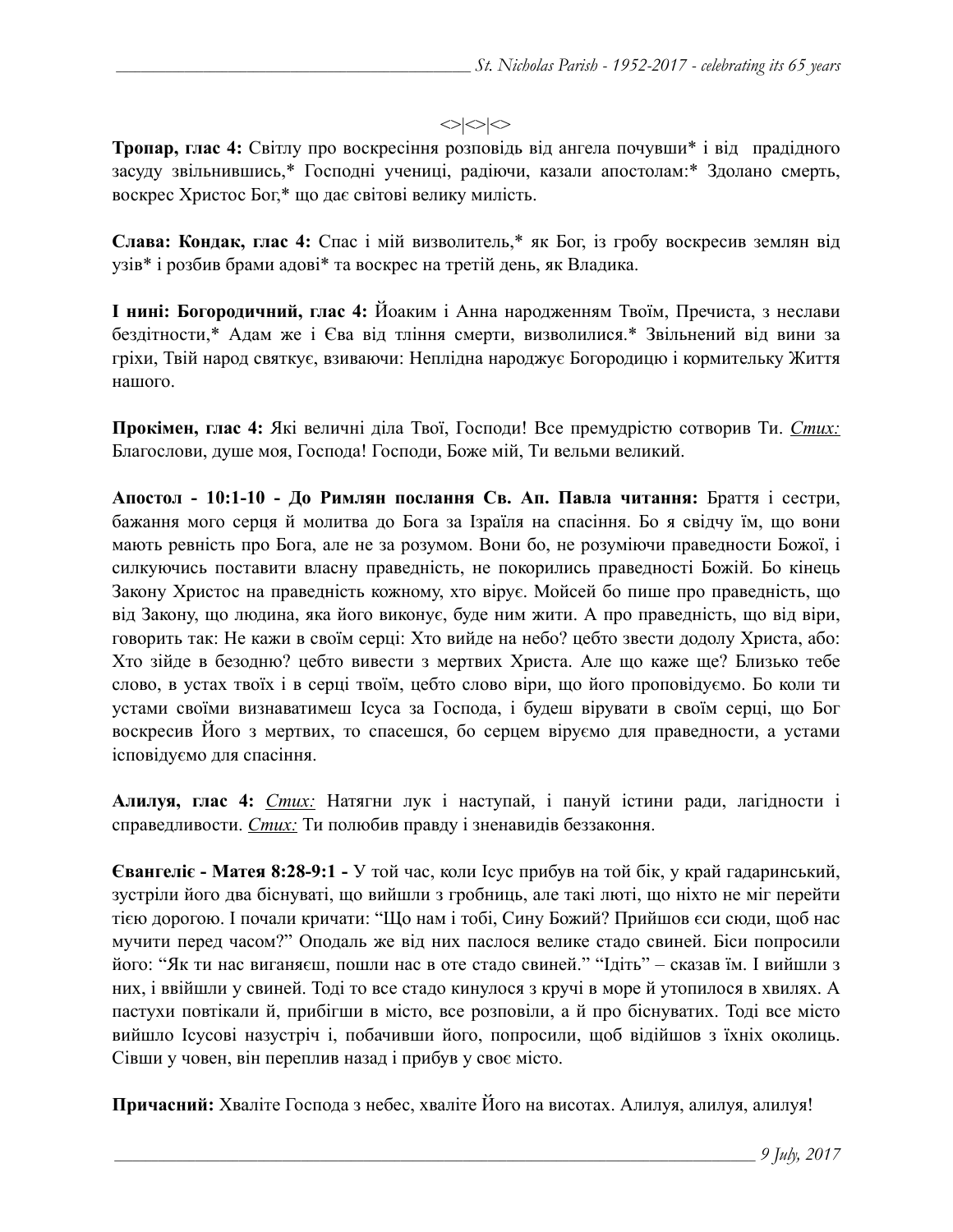# ANNOUNCEMENTS

- ✦**HAPPY BIRTHDAY** to all those who celebrated their birthdays this past week. May the Lord Our God continue to bless you abundantly and the Holy Mother of God protects you at all times. Многая Літа!
- ✦**PILGRIMAGE TO THE HOLY LAND:** October 12-24, 2017. Walk in the footsteps of Jesus; an unforgettable experience with Fr, Joe Ostopowich, Sr. Angelica SSMI, brother & sister pilgrims. For details and price call Myrna Arychuk at 604.617.7200
- ✦**ISLAND CATHOLIC SCHOOLS**, Victoria invites applications for: Full-time Executive Assistant to the Superintendent of Schools and the Office of Religious Education. Details are posted on <http://cisdv.bc.ca/employment-opportunities.php>
- ✦**PARISH CALENDAR OF BIRTHDAYS & ANNIVERSARIES:** If you would like to be included in our Parish Calendar of Birthday and Anniversary celebrations, please put date in our calendar located at the church vestibule. Each week, we will list the names in our parish bulletin so we can celebrate these happy occasions together!
- ✦**PRAYER REQUEST:** Please keep in your prayers members of our parish, our family and friends who are ailing, in hospitals, nursing homes and those who are not able to join actively in their community.
- ✦**TRAVELING ICON:** Anyone interested in gracing their home with Christ The Teacher Icon can call Darlene DeMerchant at 250.727.3837
- ✦**JOIN OUR CHOIR:** Do you enjoy singing? Please consider joining our St Nicholas Parish Choir and remember that we ALWAYS looking for new members! Contact Motria Koropecky for details at 250.658.3051
- ✦**CATECHISM ANNOUNCEMENT:** "*And they were bringing to Him also the infants, in order that He may be touching them; but after the disciples saw it, they rebuked them. But Jesus called them to Himself and said, Let alone the little children to come to Me, and cease hindering them; for of such is the kingdom of God*." We are happy to welcome all children to our St. Nicholas The Wonderworker catechism program. Weekly classes are scheduled Sunday morning during Divine Liturgy. We want your children to learn more about their Catholic faith, sacred scripture, feast days, and religious practices and customs of the Ukrainian Catholic church. If you have any questions, please do not hesitate to contact Marian Chalifoux at 250.507.1005
- ✦**THRIFTY'S PRE-PAID FOOD CARDS** We all have to buy groceries. Why not have 6% of it returned back to the church at no extra charge! Cards are available in \$100, \$200, and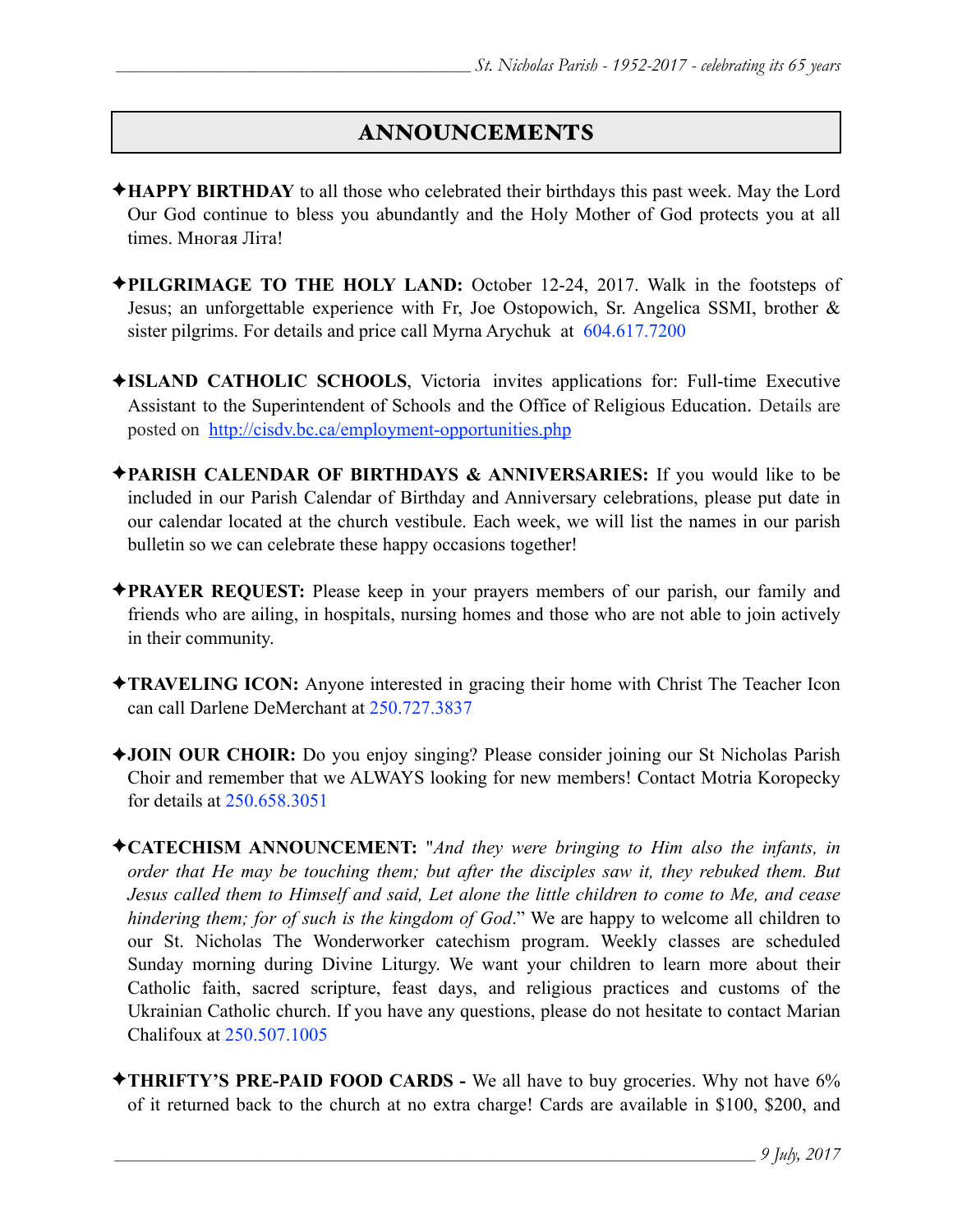\$500 denominations. Talk to Alec after today's liturgy to pre- order your cards. We need to sell A LOT of them! We encourage you to consider purchasing them for yourselves as gifts too.

- ✦**SUNDAY COFFEE VOLUNTEERS** act as hosts and serve light refreshments following the Sunday morning Divine Liturgy, providing an opportunity for the faithful to socialize with friends and visitors following their shared worship experience. We thank all of our parishioners who kind volunteer to serve refreshments. Whether you are new to the Parish, or are a longtime members, please join us for coffee.
- ◆**BE A STEWARD:** Have you ever wondered what more can you do to help our parish? Here are some suggestions: **Steward** of property security; **Steward** of grounds cleaning; **Steward** of cleaning church; **Steward** of church linen; **Steward** of outreach; **Steward** of caring; **Steward** of prayer; **Steward** of service. Quite often, our homebound or senior members, once active in their younger years, want to find purpose in their senior years. It's not only about doing but about "BEING" present to others. Contact Fr. Yuriy **OR** Darlene DeMerchant for more information. You will be amazed how "BEING" can make a difference.
- ✦**JULY 2, SUNDAY DONATIONS:** Coffee: \$25.95; Vigil lights: \$8.00; Loose collection: \$15.00; Envelope collection: \$440.00; Pre-authorized donations June 26 to July 2: \$330.00

# CAMP SAINT VOLODYMYR; AUGUST 20-27

#### **MARK YOUR CALENDARS**

 The purpose of camp is to provide an opportunity for youth to experience God through nature and the companionship of others. Children will experience Ukrainian language and culture during camp along with games, religious activities, hikes, sports, arts and crafts, camp fires, water activities and other summer camp activities. This marks the 34<sup>th</sup> year of our Ukrainian Catholic Summer Camp. Camp will take place in Kelowna at the OAC facility. Camp offers a wide range of activities for campers aged 7-15 (as of December 31, 2017). Registration will be available online via Eventbrite "Camp St. Volodymyr BC 2017." Early bird registration Ends July 6, 2017.

#### **WAYS TO HELP**

**VOLUNTEER:** Camp St. Volodymyr is a nonprofit camp, run on a volunteer basis. If you are interested in helping at this year's camp as a counsellor, chef, arts & crafts or cultural coordinator please contact Jennifer. Applications forms for counsellors are due May 15, 2017. All volunteers will be subject to a criminal records check and must sign the camp code of conduct.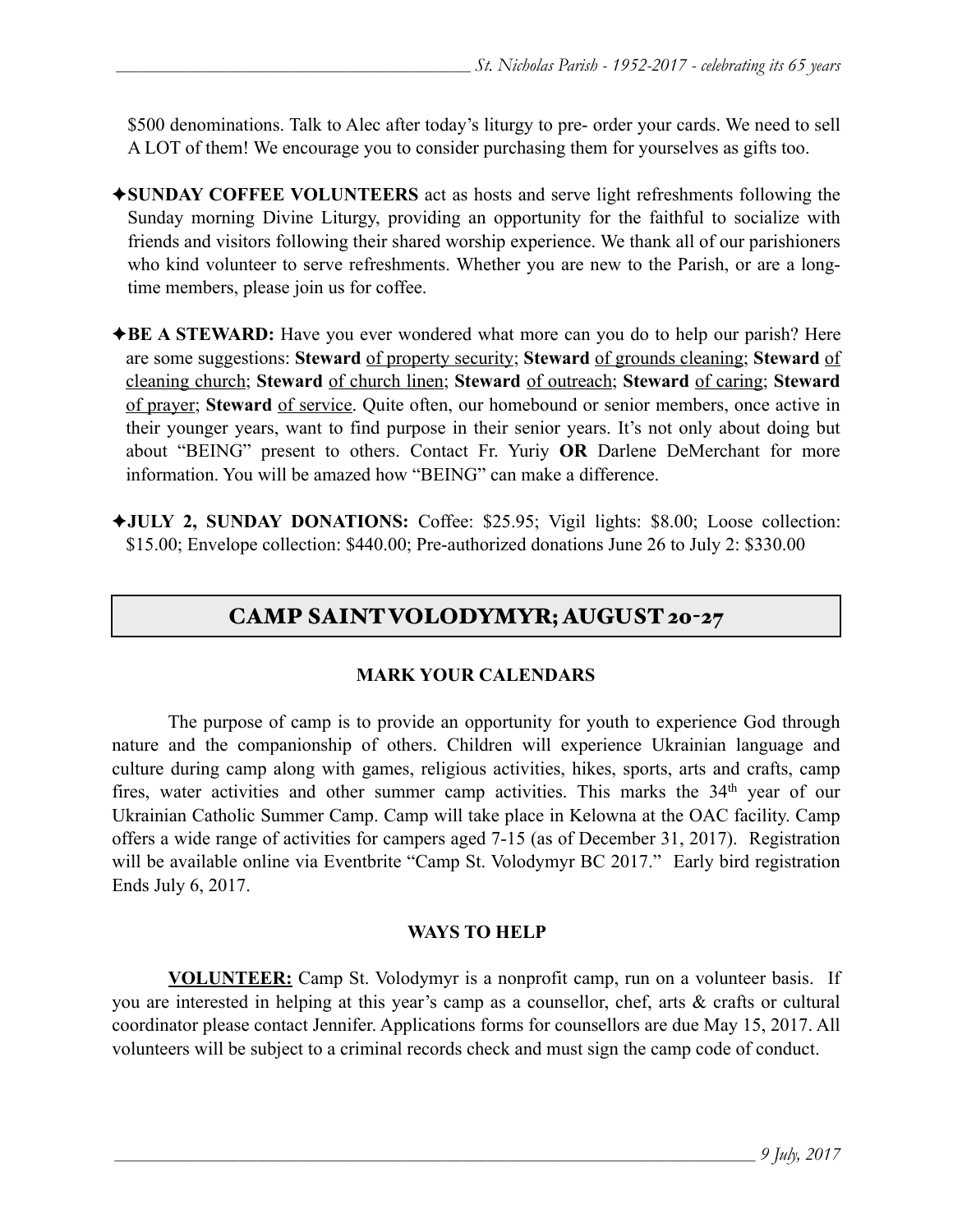**DONATE:** We are always happy to accept food donations of vegetables, fruits, cereals, and treats for children such as cakes, cookies, as well as monetary donations. Tax receipts can be issued with donations of \$25 or more.

### **TO REGISTER:**

[https://www.eventbrite.com/e/camp-st-volodymyr-bc-2017-tickets-32623288133?](https://www.eventbrite.com/e/camp-st-volodymyr-bc-2017-tickets-32623288133?aff=utm_source%3Deb_email%26utm_medium%3Demail%26utm_campaign%3Dnew_event_email&utm_term=eventurl_text) [aff=utm\\_source%3Deb\\_email%26utm\\_medium%3Demail%26utm\\_campaign%3Dnew\\_event\\_e](https://www.eventbrite.com/e/camp-st-volodymyr-bc-2017-tickets-32623288133?aff=utm_source%3Deb_email%26utm_medium%3Demail%26utm_campaign%3Dnew_event_email&utm_term=eventurl_text) [mail&utm\\_term=eventurl\\_text](https://www.eventbrite.com/e/camp-st-volodymyr-bc-2017-tickets-32623288133?aff=utm_source%3Deb_email%26utm_medium%3Demail%26utm_campaign%3Dnew_event_email&utm_term=eventurl_text)

## HOLY PRINCE VOLODYMYR THE GREAT, EQUAL TO THE APOSTLES



*(Saturday, July 15)*

 Volodymyr the Great (956-1015). Grand prince of Kyiv from 980. Over the next 35 years he expanded the borders of Kyivan Rus' and turned it into one of the most powerful states in Eastern Europe. Volodymyr, his family, and his closest associates were baptized in December 987, when he took the Christian name Vasyliy (Basil). Soon afterward he ordered the destruction of all pagan idols. The mass baptism of the citizens of Kyiv took place in 988 and the remaining population of Rus' was slowly converted, sometimes by force.

 The Christianization of Rus' was essentially engineered by Byzantium. Byzantium supplied the first hierarchs and other missionary clergy in Rus' and introduced

Byzantine art, education, and literature there. During Volodymyr's reign the first schools and churches were built, notably the Church of the Tithes in Kyiv. The adoption of Christianity as the official religion facilitated the unification of the Rus' tribes and the establishment of foreign dynastic, political, cultural, religious, and commercial relations, particularly with the Byzantine Empire, Bulgaria, and Germany.

 Volodymyr the Great died on 15 July 2015 in the village of Spas-Berestov. At the Tithe church the coffin with the relics of St Volodymyr was met by Kyivan clergy with Metropolitan John at the head of the procession. The holy relics were placed in a marble crypt, set within the St Clement chapel of the Dormition church beside the marble crypt of Empress Anna.

 The clergy venerated Volodymyr because of his support of the church, but he was canonized only after 1240. Thereafter he was referred to as 'the holy, equal to the Apostles, grand prince of Kyiv.' The oldest extant mention of him as Saint Volodymyr is found in the Hypatian Chronicle under the year 1254, and his feast day, 15 July, was first celebrated in 1263.